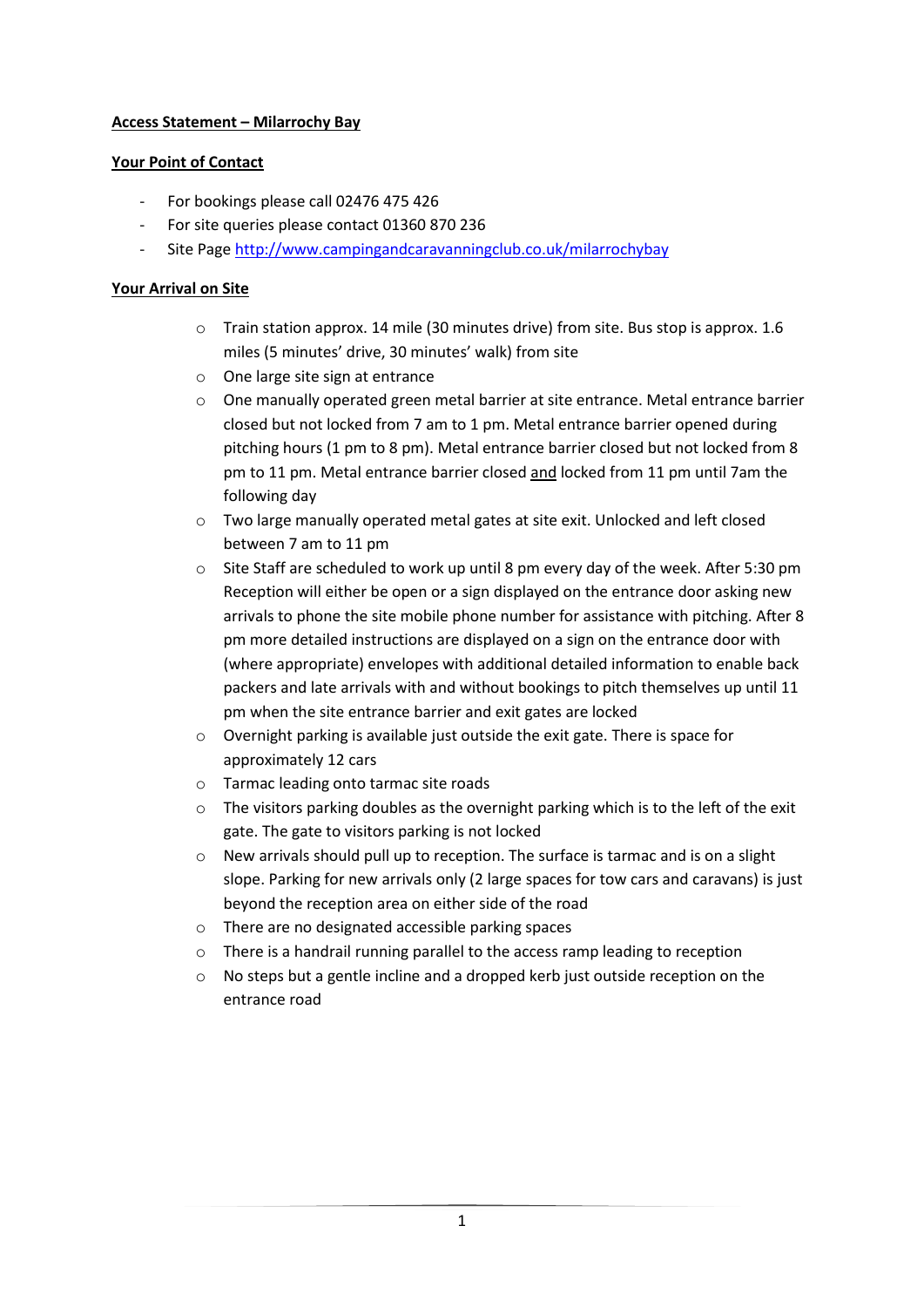## **Your Check in**

- o Reception is clearly signed for new arrivals
- o Reception and shop opening hours are 9am to 10:30am and 4pm to 5:30pm
- o When the reception and shop are unmanned a message on the entrance door will advise campers and new arrivals how to find and/or contact site staff
- $\circ$  For arrivals after 8pm a message is left on the locked reception entrance door giving instructions to: a.) backpackers, b.) booked late arrivals and c.) non-booked late arrivals. When appropriate envelopes with further relevant detailed instructions for booked and non-booked late arrivals are left in the payphone box beside reception to further assist campers with pitching
- o After 8pm the message on the locked reception entrance door also includes instructions for a "blue" light emergency (i.e. Fire, Police or Ambulance) together with the site mobile phone number in order that the duty manager can also be contacted
- o Tarmac leading to Reception. The doorway is flat. Quarry tiles on reception floor
- o Good clear floor space in reception

#### **Your Pitch**

- o Cars can be parked next to most pitches on site
- o The nearest hard standing is approx. 60 metres from the accessible room
- o Loose, large gravel or compact smaller gravel on the hard standings
- $\circ$  The majority of hard standings are level and a small selection of grass pitches are close to the site roads

#### **Your Facilities**

- o There are two facility blocks
- $\circ$  The first designated as the main block has an laundry room, dish wash, ladies and gents toilets and showers, a family bathroom (toilet, high level sink, nappy bin, and shower) and accessible bathroom (toilet, wall mounted wash basin and shower)
- o The second designated as the backpacker block has two distinct areas. The first area contains unisex facilities comprising of: toilet cubicles (2), shower cubicles (2) and a male urinal behind a separate privacy door. The second area comprises of a communal eating area, dish wash area and food preparation area
- $\circ$  There is a clear, well maintained path leading to the main block facilities. There are steps on one side with an access ramp alongside
- $\circ$  There are 3 pairs of steps with large landing areas in between leading to the main block facilities
- o There is one small step in the ladies toilets in the main block facilities and showers just inside the entrance
- o The two shower cubicles in the backpacker block have a raised lip around the shower tray
- o There is no semi-ambulant cubicle in either the main block or the backpacker facilities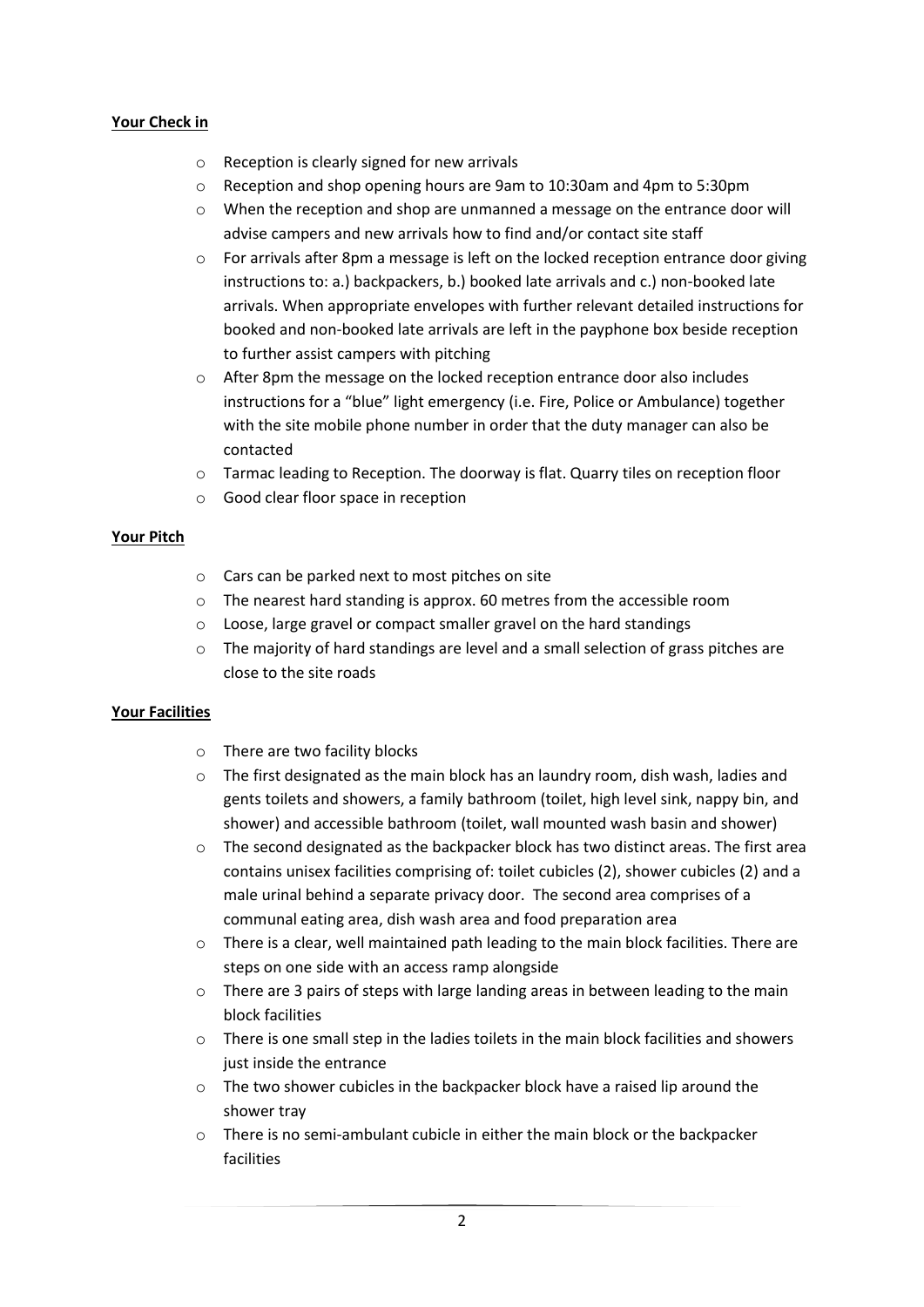- $\circ$  All sinks in the main block facilities have either push button or lever type taps. The two sinks in the backpacker's facilities have screw taps
- $\circ$  Shower stools are available within the gents and ladies main facilities block below a sign advising that they may not take all weights and campers should therefore take extreme care when using
- $\circ$  The showers are operated by a push button in gents and ladies and a dial in the family bathroom and accessible room
- o The main facilities block has suspended ceiling lighting and the wash basin cubicles have strip light pull cord fittings

# **Your Accessible Facilities**

- o The accessible bathroom is located within the main facilities block. A key can be obtained on request from reception
- o There is a flat level tarmac path leading to the accessible facility
- $\circ$  There are handrails leading to the accessible facility alongside both the steps and the access ramp
- o There is flat level access in to the accessible facility
- o There are handrails next to the toilet
- o There is a regular size flush handle
- o There is transfer space to the right of the toilet, as you face it
- o The wash basin cannot be reached from the toilet
- o The washbasin has larger than normal lever top taps
- o There is a hand dryer located in the room
- o There is a low level mirror above the sink that does not extend to full height
- o The shower has a number of handrails
- o The shower is dial operated
- o The shower is open access with a half width shower curtain, not a cubicle
- o The shower head is height adjustable
- o The floor is nonslip
- o There is no hair dryer
- o There is an emergency cord next to the toilet and in the shower. Both can be reached from the floor
- o The emergency alarm can be heard from both staff pitches and also reception
- o The accessible room cannot be accessed with a RADAR key
- $\circ$  A large nappy bin is located just inside the door of the accessible bathroom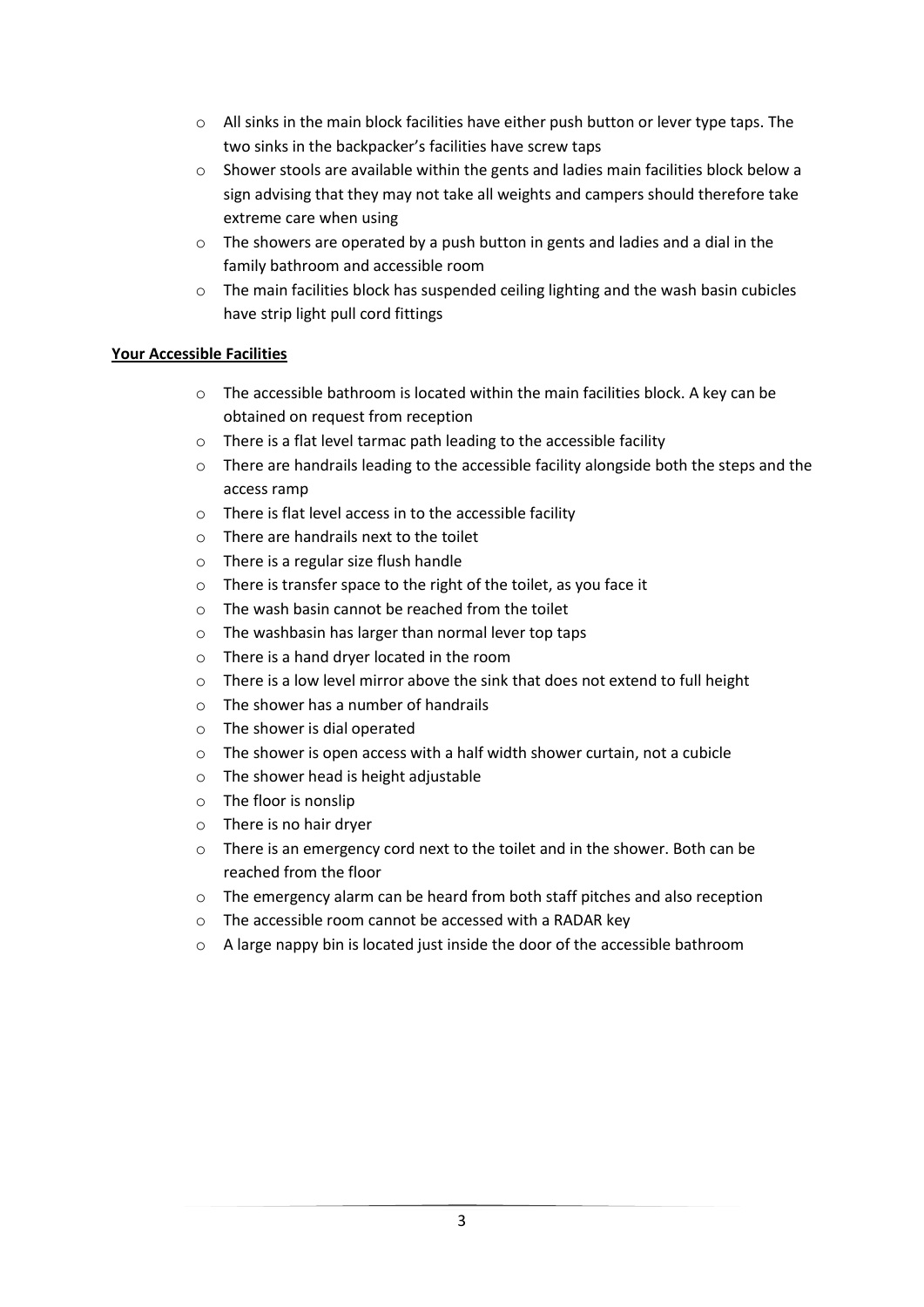## **Your Laundry and Food Preparation Areas**

- o The laundry (in the main facilities block) and the food preparation area (in the backpacker's block) both have level access
- $\circ$  The approach path to the laundry (in the main facilities block) is tarmac and the approach path to the food preparation area (in the backpacker's block) comprises of level paving slabs
- $\circ$  The taps in the laundry (in the main facilities block) are screw top and the taps in the food preparation area) in the backpacker's block are push taps
- o The coin operated washing machine and dryer are stacked one on top of the other. The washing machine being closest to the floor and the dryer above.
- $\circ$  Both the washing machine and dryer are front loading but only the washing machine can be reached from the floor
- o There is a wall mounted iron with a freestanding ironing board
- o Indoor washing up facilities are available in both the main facilities block and the backpacker's block
- $\circ$  The washing up sinks have screw taps in the main facilities block and push taps in the backpacker's block
- o Either side of the backpacker's block there is an outdoor drying area with two rotary clothes dryers
- o There is one low level sink in the main facilities block washing up area

# **Your Recreational Areas**

- o There is no indoor recreation area
- o There is an outdoor children's play area
- o This is accessible over grass with no designated path
- o There is a single bench overlooking the play are
- $\circ$  The play area has a bark surface with raise edges surrounding it to keep the bark in place.
- o There is no fencing around the children's play area

# **Waste, Fire and Evacuation**

- $\circ$  There are two areas on-site for the disposal of waste. There are 4 glass recycling bins for different types of clear and coloured glass located adjacent to the site exit gates. There are four 1100L wheelie bins beside the Chemical Toilet Disposal Point in the central part of the site towards the loch. One bin for Paper/Cardboard, one bin for general waste, one bin for plastic and one bin for cans
- $\circ$  The four 1100L wheelie bins are reached by a short stretch of level tarmac, gravel and paving slab road from the main site access road alongside the loch
- o There are no steps of kerbs restricting access to the refuse areas
- o All bins on site are full height industrial 1100L units
- $\circ$  There is a fire triangle located at all five water points which has unrestricted access over grass